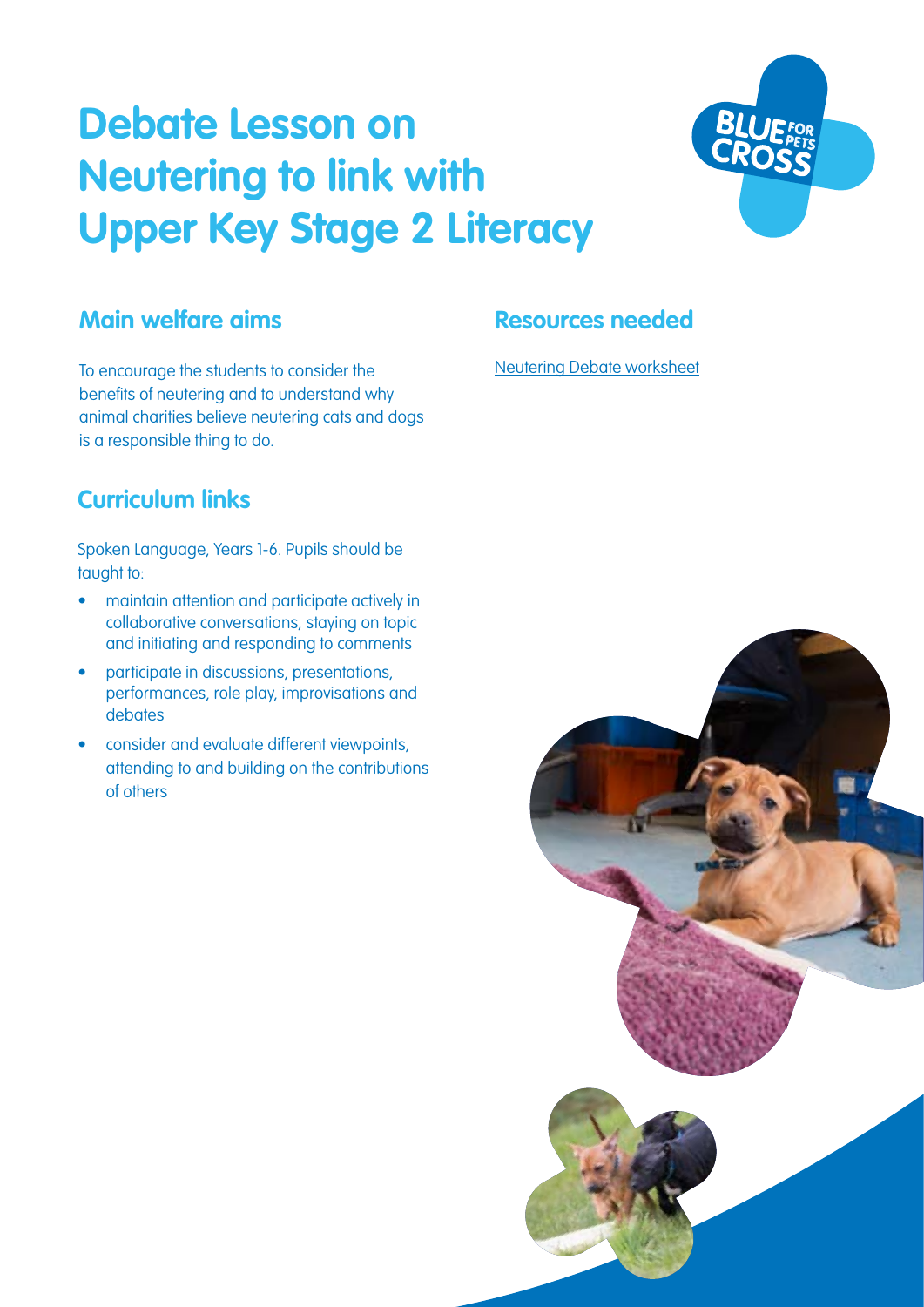## **Introduction** (20 minutes)

- Introduce self and Blue Cross. Explain that an important part of Blue Cross' work is educating future pet owners, and today they're going to be debating an important decision that pet owners need to think about.
- Write the word 'Neutering' on the board.
- Ask if anyone knows what it means.
- If no one does, explain that it is the special operation that pets can have to stop them having puppies or kittens. With girl dogs we often call it 'Spaying'. Does anyone know if their pets have been neutered?
- Explain that Blue Cross thinks that neutering is a very important thing to do. However, not everyone agrees. Does anyone have any ideas why they think that some people might not want their pets to have this special operation? Start writing their suggestions down on the board under the heading 'Against'. Try and get three points.
- So, why would Blue Cross think neutering is a good thing to do? What are the benefits for the animals and the pet owners do they think? Write their suggestions down on the board under 'For'. Try and get three points. If they don't get that there are too many dogs and cats that don't have homes in the country already, try and add this point on.

#### **Main** (25 minutes)

- Split the class up into groups of no more than 6 in a group preferably 3 or 4.
- Allocate each group to be either for or against neutering. Even if they really think that they agree more with the side they will be arguing against, they must still try and think of all of the points they can argue about for the side they have been allocated. It's a really important skill to be able to do that so this will be good practice.
- In their groups they need to think about as many points as they can about why their side is right.
- They then need to decide how they can put these together as a speech that one person in their group can read out. This needs to sound like a persuasive argument, not just a list of points. They get to decide who will read it out.
- As they are working in their groups, try and give a bit of time to each group, to help with their points and make some suggestions.

## **Plenary** (15 minutes)

- Ask the teacher to choose two groups one for and one against.
- Each spokesperson gets to speak first.
- The rest of the class can then ask the two teams any questions, who must try to answer as best they can anyone in the team can answer.
- End the lesson with a vote. Does the class agree that neutering is a good thing to do?

#### **Homework**

Give out the framework for writing a balanced argument. They need to write the balanced argument within the framework for homework, and then on another lesson, or for homework, once checked, their teacher will give them time to write out the argument neatly.